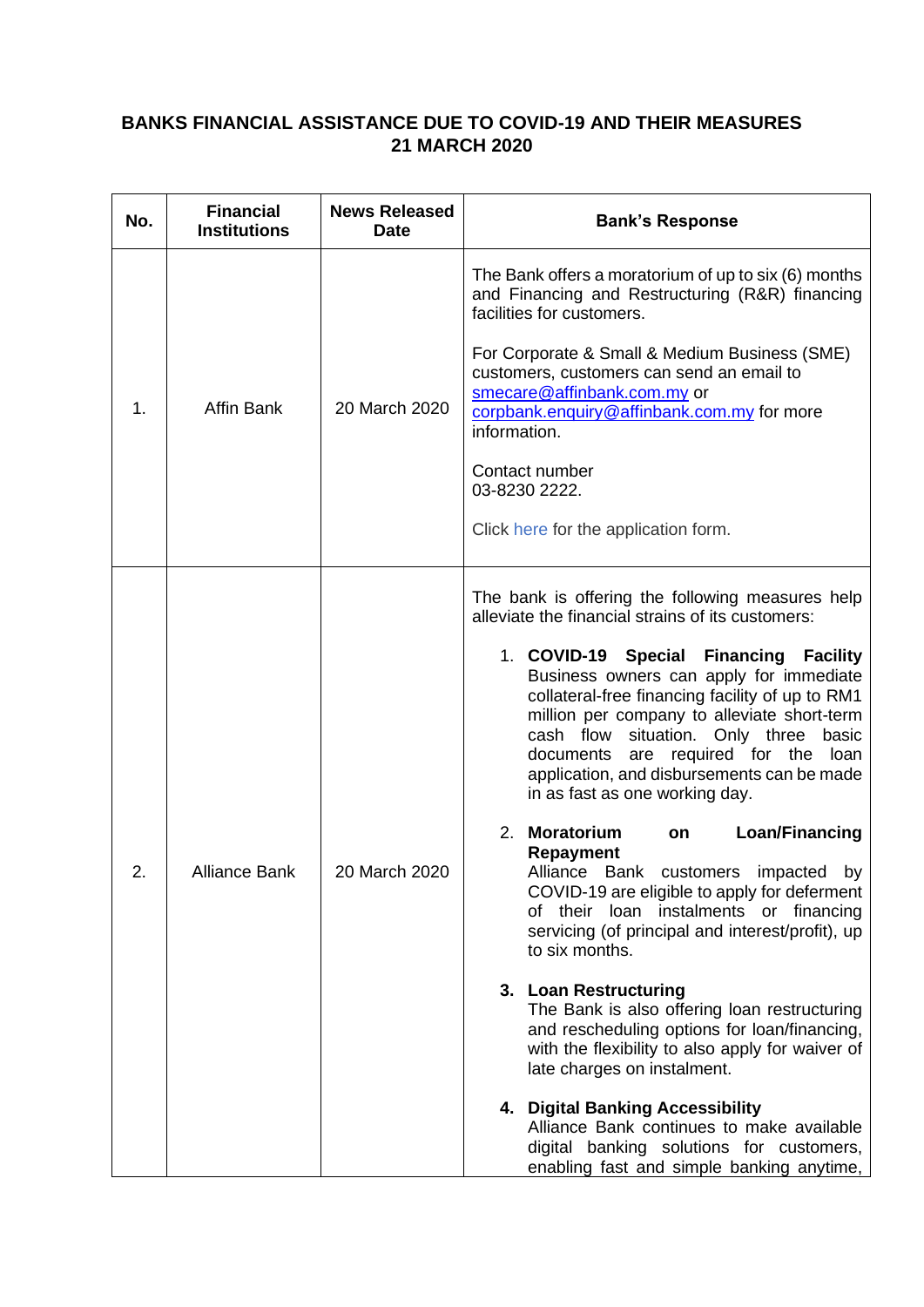|    |        |               | anywhere. Customers can also perform<br>online banking, including applying for a<br>Personal Loan via the Alliance Bank website.                                                                                                                                                                                                                     |
|----|--------|---------------|------------------------------------------------------------------------------------------------------------------------------------------------------------------------------------------------------------------------------------------------------------------------------------------------------------------------------------------------------|
|    |        |               | Click here for the application form.                                                                                                                                                                                                                                                                                                                 |
|    |        |               | Website: https://www.alliancebank.com.my/                                                                                                                                                                                                                                                                                                            |
| 3. | Ambank | 19 March 2020 | The Bank is offering all existing individual and SME<br>customers a temporary payment deferment of<br>loans/financing. They also offer a Special Relief<br>Facility comprising financing of up to RM1 million to<br>small medium enterprises (SMEs) affected by<br>COVID-19 without requiring collateral with special<br>rate up to 3.75% per annum. |
|    |        |               | The Bank may also offer an R&R (restructuring and<br>rescheduling) of instalment repayments to<br>customers.                                                                                                                                                                                                                                         |
|    |        |               | AmBank has established a simple process for<br>those applying for this facility with approval<br>provided within 24 hours and disbursement within 5<br>days of approval.                                                                                                                                                                             |
|    |        |               | If you are affected by the COVID-19 outbreak and<br>would like more information on the relief measures<br>provided by AmBank to all existing<br>customers, please complete this form.                                                                                                                                                                |
|    |        |               | Click here for the Deferment Scheme application<br>form.                                                                                                                                                                                                                                                                                             |
|    |        |               | Contact number<br>03-2178 3188                                                                                                                                                                                                                                                                                                                       |
|    |        |               | More information at:<br>https://www.ambank.com.my/eng/promotions-<br>page/Special-Relief-Facility                                                                                                                                                                                                                                                    |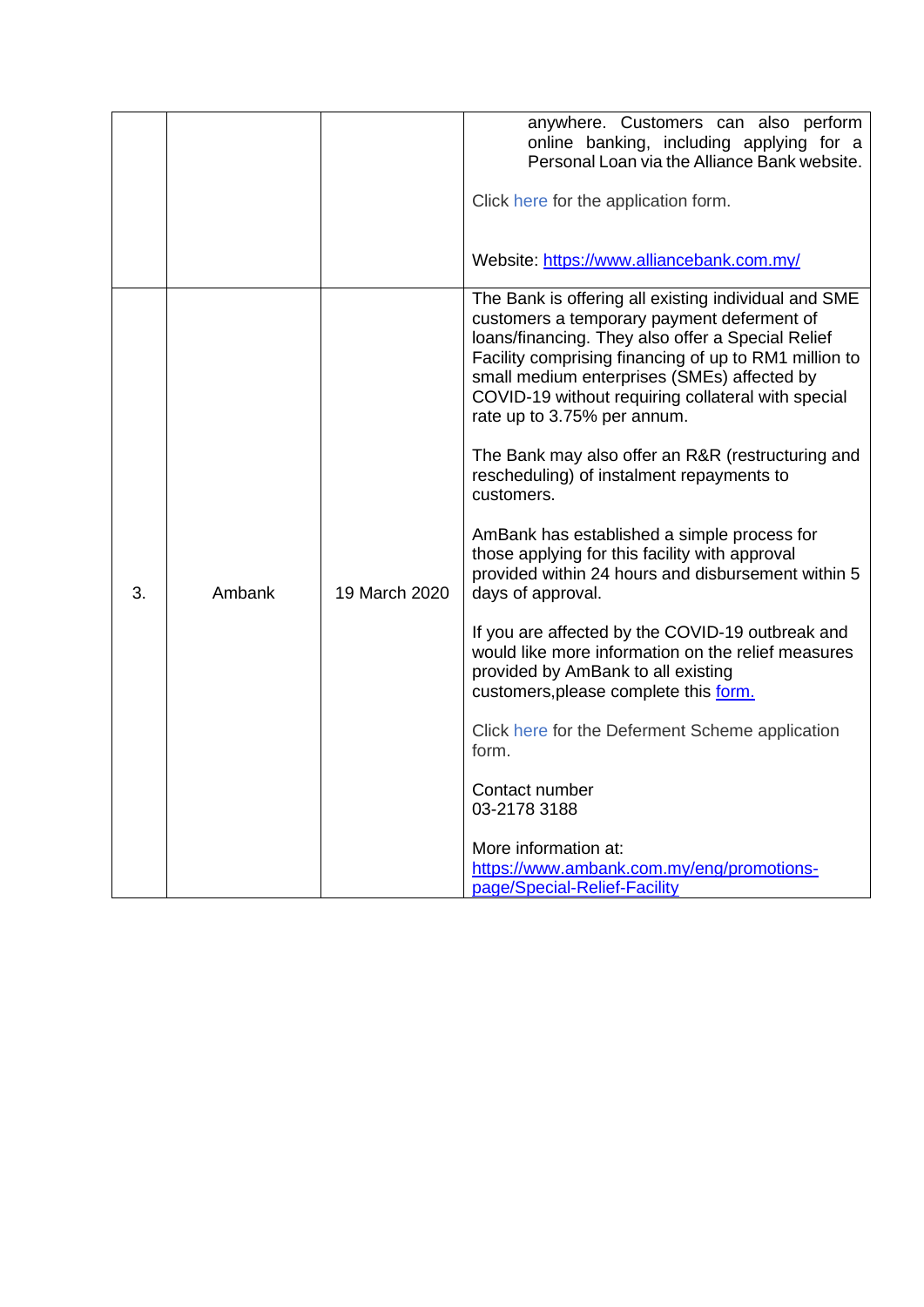| 4. | <b>CIMB Bank</b><br><b>Berhad</b>      | 18 March 2020       | CIMB offers standard restructuring and rescheduling<br>financing programmes to all affected individual and<br>business customers.                                                                                                                                                                                                                           |
|----|----------------------------------------|---------------------|-------------------------------------------------------------------------------------------------------------------------------------------------------------------------------------------------------------------------------------------------------------------------------------------------------------------------------------------------------------|
|    |                                        |                     | In addition, the extension of CIMB's financial relief<br>includes a moratorium<br>programme<br>on<br>loan<br>repayments for up to six months to affected<br>customers in the hardest hit sectors by the outbreak.                                                                                                                                           |
|    |                                        |                     | For CIMB's business customers, eligible SMEs can<br>obtain up to RM 1 million in financing for a tenure of<br>up to 5.5 years. This includes a moratorium on loan<br>repayments for a six-month period at an affordable<br>financing rate of 3.75% per annum.                                                                                               |
|    |                                        |                     | Click here for the application form.                                                                                                                                                                                                                                                                                                                        |
| 5. | <b>Credit Guarantee</b><br>Corporation | 29 February<br>2020 | CGC offers Special Relief Facility (SRF) BizJamin<br>SRF and BizJamin-I SRF to alleviate short-term<br>cashflow problem and to assist SMEs in sustaining<br>their business operations.<br>It is available from 6 March $2020 - 31$ December<br>2020. Please click here to apply.                                                                            |
|    |                                        |                     | Contact number<br>03-7880 0088                                                                                                                                                                                                                                                                                                                              |
| 5. | Hong Leong Bank<br><b>Berhad</b>       | 19 March 2020       | The bank offers Customers Financial Relief<br><b>SME</b><br><b>Plan</b> to assist affected<br>individuals<br>and<br>customers with moratorium of up to six (6) months<br>on their monthly loan/financing payments.<br>They can also consider restructuring and<br>rescheduling loans/financing to help affected<br>customers with the cash flow management. |
|    |                                        |                     | For SME customers, the bank is helping by<br>extending Bank Negara Malaysia's (BNM) Special<br>Relief Facility (SRF) with financing of up to RM1<br>million per SME - no collateral required and for a<br>term loan up to 5.5 years with a financing rate<br>capped at 3.75 per cent per annum.                                                             |
|    |                                        |                     | Contact at 603 - 7626 8899 or drop an email<br>at <b>HLonline@hlbb.hongleong.com.my.</b>                                                                                                                                                                                                                                                                    |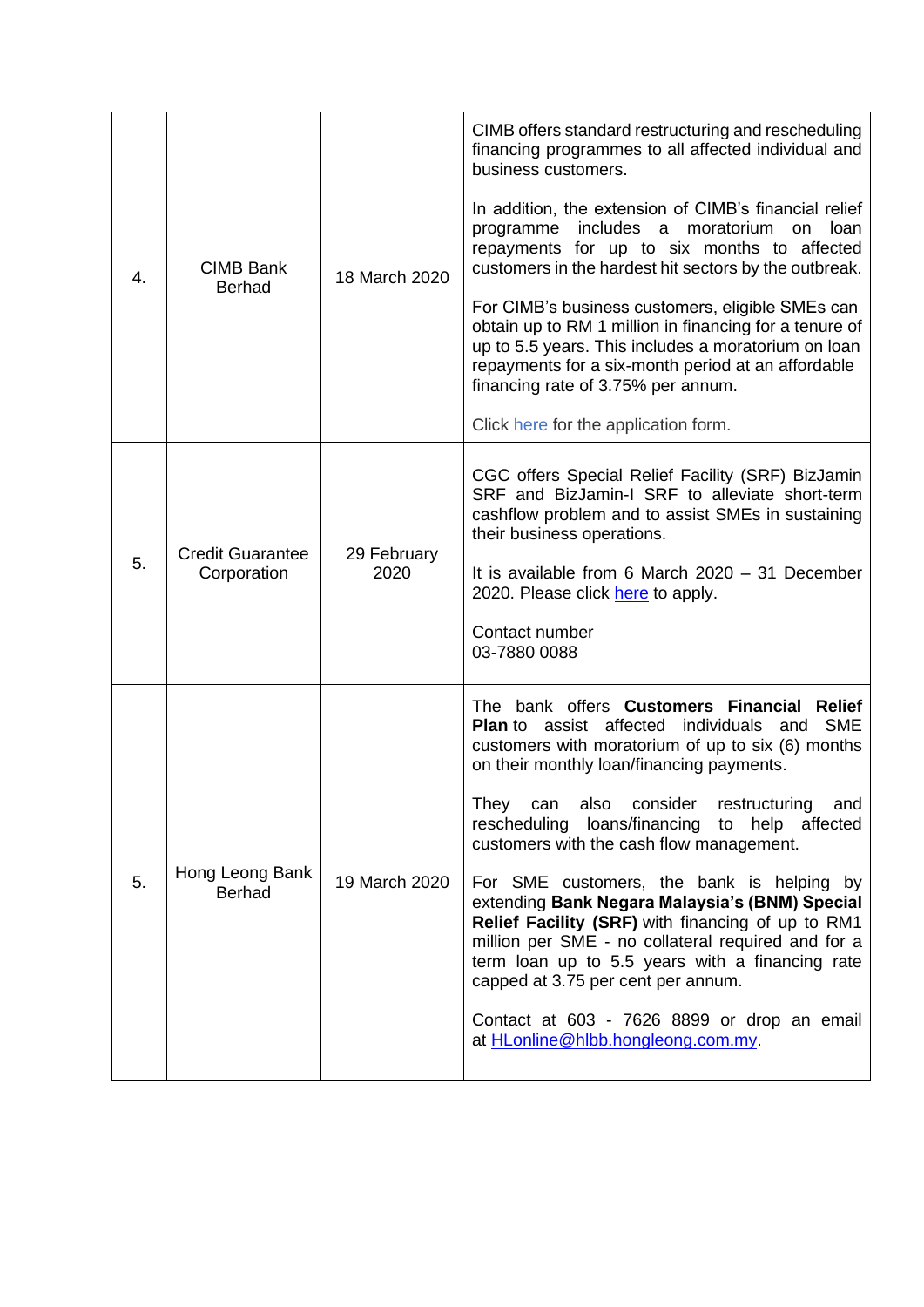| 6.             | <b>HSBC Bank</b><br>Malaysia and<br><b>HSBC Amanah</b><br>Malaysia Berhad | 18 March 2020       | The bank is extending a helping hand in the form of<br>liquidity relied to individuals and businesses. The<br>bank's affected customers may apply for payments<br>moratoriums.<br>Contact number<br>1300-88-2626                                                                                                                                                                                                                                                                                                                     |
|----------------|---------------------------------------------------------------------------|---------------------|--------------------------------------------------------------------------------------------------------------------------------------------------------------------------------------------------------------------------------------------------------------------------------------------------------------------------------------------------------------------------------------------------------------------------------------------------------------------------------------------------------------------------------------|
| 7 <sub>1</sub> | Maybank                                                                   | 11 February<br>2020 | Maybank offers financial relief to its customers<br>includes restructuring & rescheduling of financing,<br>as well as moratorium on loan repayments for up to<br>six months.<br>The financial relief is open to both its business and<br>SME customers as well as individuals affected by<br>the current situation and will be assessed on a case-<br>to-case basis.<br>Click here to apply for the BNM Special Relief<br>Facility and click here for the Covid-19 Moratorium<br>application form.<br>Contact number<br>1300-88-6688 |
| 8.             | <b>MBSB Bank</b>                                                          | 19 March 2020       | Corporate and SME clients, who are directly or<br>indirectly affected by the pandemic, especially those<br>in industries such as hospitality and tourism may<br>apply for financing restructuring and rescheduling.<br>Contact number<br>03-2096 3000                                                                                                                                                                                                                                                                                |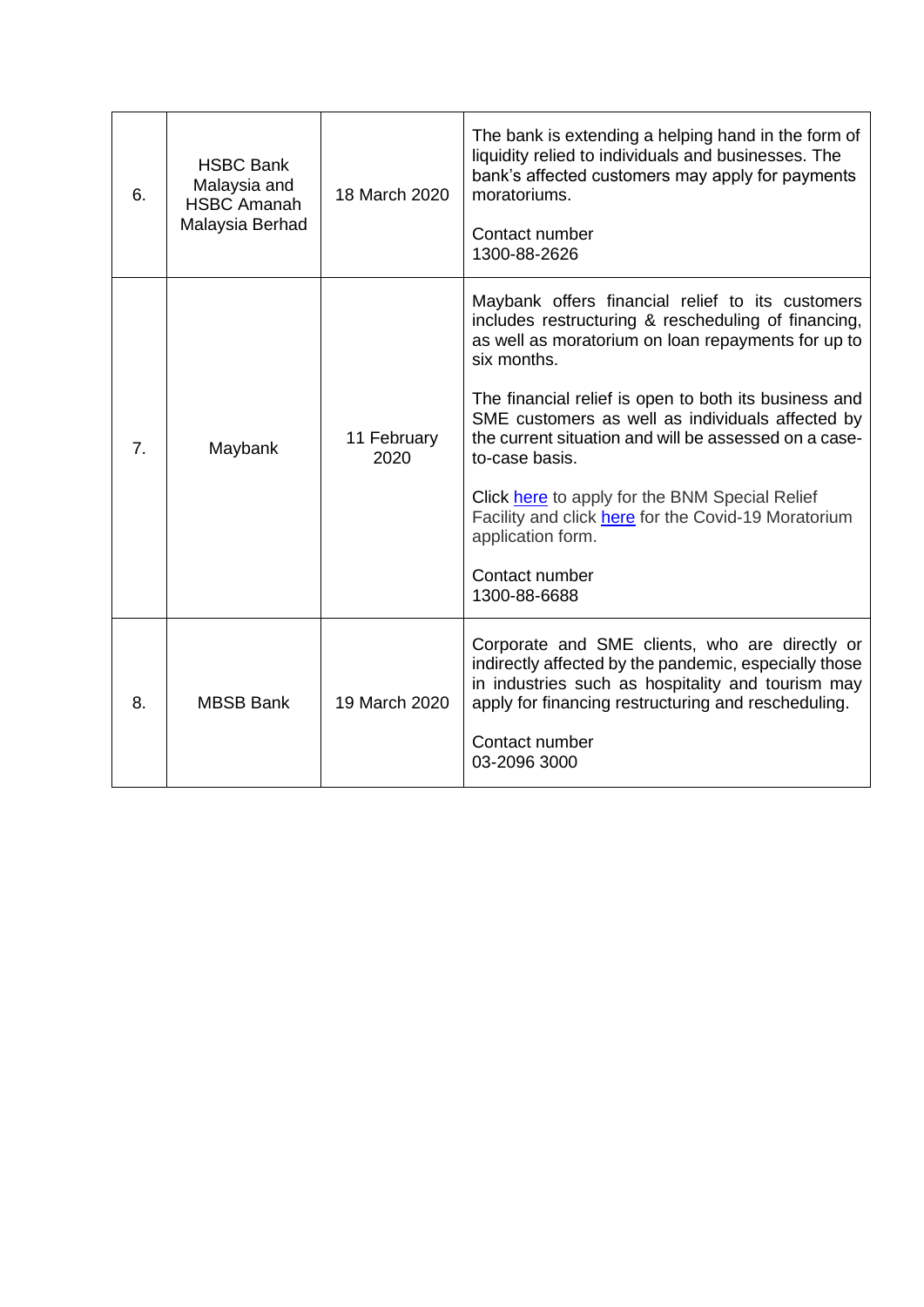| 9.  | <b>Public Bank</b>                         | 18 March 2020 | Public Bank is working concertedly with Bank<br>Negara Malaysia in offering the Special Relief<br>Facility to SME customers.<br>The Bank has enhanced its internal processes to<br>facilitate faster loan approval and disbursement to<br>assist eligible SME customers to overcome their<br>financial constraint amid this difficult situation.<br>SMEs which intend to apply for the Special Relief<br>Facility are advised to approach any Public Bank<br>branches,<br>email<br><b>or</b><br>to<br>pbbsmesupport@publicbank.com.my,for<br>financial<br>advice and assistance.<br>Public Bank is offering immediate moratorium of up<br>to six months for the monthly instalment payments<br>of loans and financing.<br>Please click here for the Public Bank moratorium<br>application form.<br>Contact number<br>1800-22-5555 |
|-----|--------------------------------------------|---------------|-----------------------------------------------------------------------------------------------------------------------------------------------------------------------------------------------------------------------------------------------------------------------------------------------------------------------------------------------------------------------------------------------------------------------------------------------------------------------------------------------------------------------------------------------------------------------------------------------------------------------------------------------------------------------------------------------------------------------------------------------------------------------------------------------------------------------------------|
| 10. | RHB Bank and<br><b>RHB Islamic</b><br>Bank | 18 March 2020 | The bank offers moratorium of up to six months for<br>monthly instalment payments, or the restructuring or<br>rescheduling (R&R) of loans and financing.<br>In addition to the Financial Relief Programme, BNM<br>is also providing a RM2 billion Special Relief Facility,<br>which will be deployed in the form of working capital<br>to assist SMEs in alleviating short-term cash flow<br>problems.<br>This is part of Bank Negara Malaysia's Fund for<br>SMEs, which was made available starting 6 March<br>2020. To-date they have already received 135<br>applications totalling more than RM100 million.<br>Please click here for the financial assistance and<br>relief request form.<br>Contact number<br>$03 - 92068118$                                                                                                |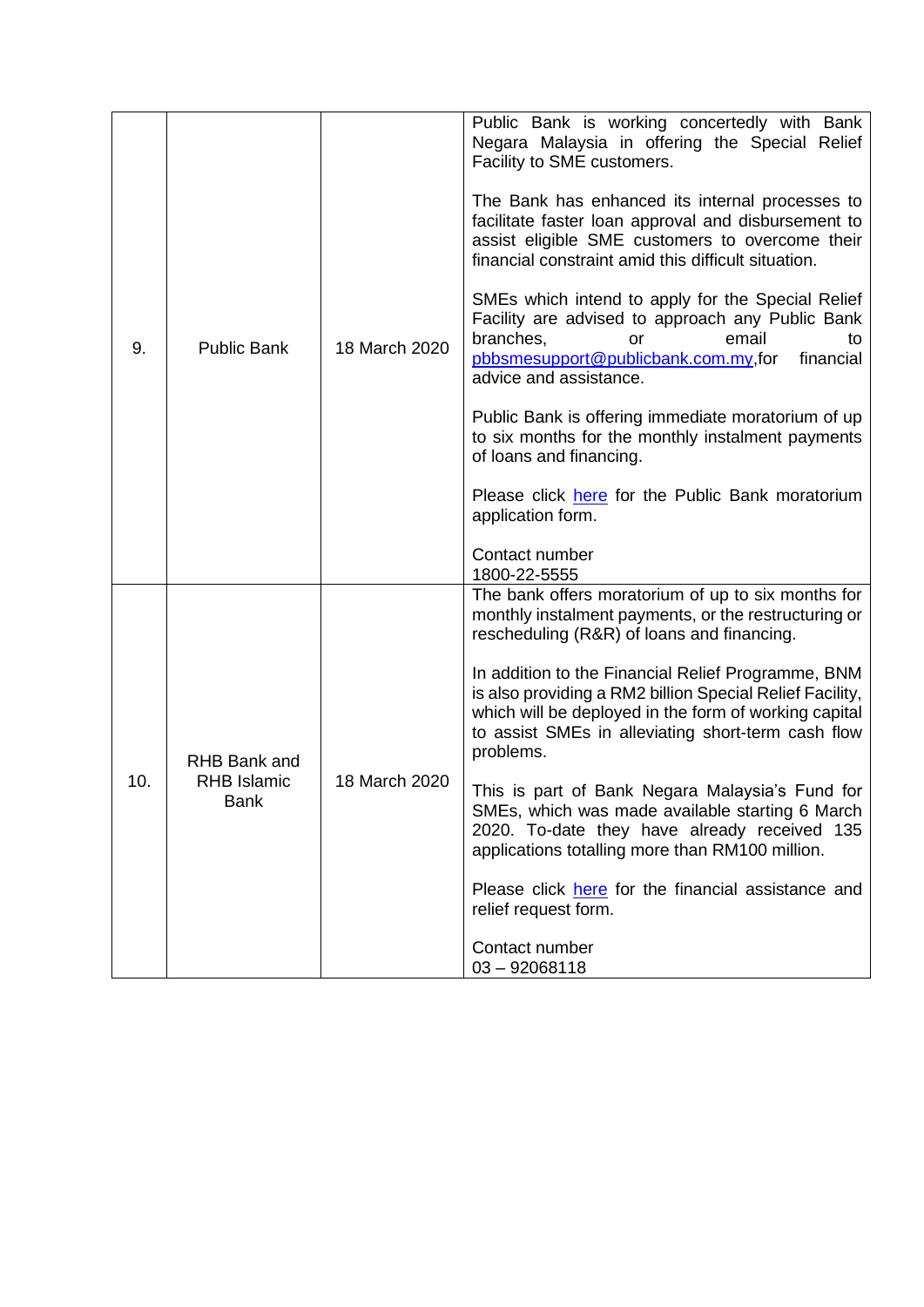| 11. | <b>SME Bank</b>                                                                          | 16 March 2020       | SME Bank offers a special financing maximum up to<br>RM1.0 million to SMEs affected by the COVID-19<br>outbreak through the Special Relief Facility (SRF)<br>Fund provided by Bank Negara Malaysia (BNM).<br>The financing offered is in the form of working capital<br>requirements and is available from 6 March 2020 to<br>31 December 2020. The financing period is 5 years<br>with competitive profit rate of 3.75% per annum and<br>without collaterals.<br>In addition to the SRF financing facility, SME Bank,<br>since early February 2020 has also extended a<br>temporary financial relief for its eligible customers on<br>their financial commitments with the Bank. The<br>temporary relief will enable customers to better<br>cashflow<br>manage<br>their<br>thus<br>the<br>ensuring<br>sustainability of their businesses. A total of 95 SMEs<br>have applied and currently being evaluated since it<br>was introduced on 6 Feb 2020.<br>Contact number<br>03-26037700<br>More information at:<br>https://www.smebank.com.my/ms/covid-19-srf |
|-----|------------------------------------------------------------------------------------------|---------------------|--------------------------------------------------------------------------------------------------------------------------------------------------------------------------------------------------------------------------------------------------------------------------------------------------------------------------------------------------------------------------------------------------------------------------------------------------------------------------------------------------------------------------------------------------------------------------------------------------------------------------------------------------------------------------------------------------------------------------------------------------------------------------------------------------------------------------------------------------------------------------------------------------------------------------------------------------------------------------------------------------------------------------------------------------------------|
| 12  | Standard<br>Chartered<br>Malaysia and<br>Standard<br><b>Chartered Saadiq</b><br>Malaysia | 13 February<br>2020 | Standard<br>Chartered Malaysia and<br>Standard<br>Chartered Saadiq Malaysia are offering an interest-<br>only payment option to its retail and Small and<br>Medium Enterprises (SME) clients. Clients may<br>apply for the option to pay interest only on their<br>instalment loans for up to six months.<br>Contact number<br>1300-88-8888                                                                                                                                                                                                                                                                                                                                                                                                                                                                                                                                                                                                                                                                                                                  |
| 13  | <b>UOB Bank</b>                                                                          | 20 March 2020       | The bank announced a slew of relief measures for<br>its customers for businesses and individual affected<br>by Covid-19.<br>For corporate clients including Islamic Banking<br>customers, a moratorium on their financing<br>payments for up to one year, and the flexibility to<br>request extension of trade bills maturing between<br>March 18 and March 31, 2020 for clients with good<br>track records. Clients can also choose to pay their<br>trade payments at the original maturity date.<br>For individual customers, a moratorium of up to six<br>months on their personal financing, mortgages and<br>credit cards, and profit-only payments. The bank will<br>also accommodate requests from customers to                                                                                                                                                                                                                                                                                                                                       |